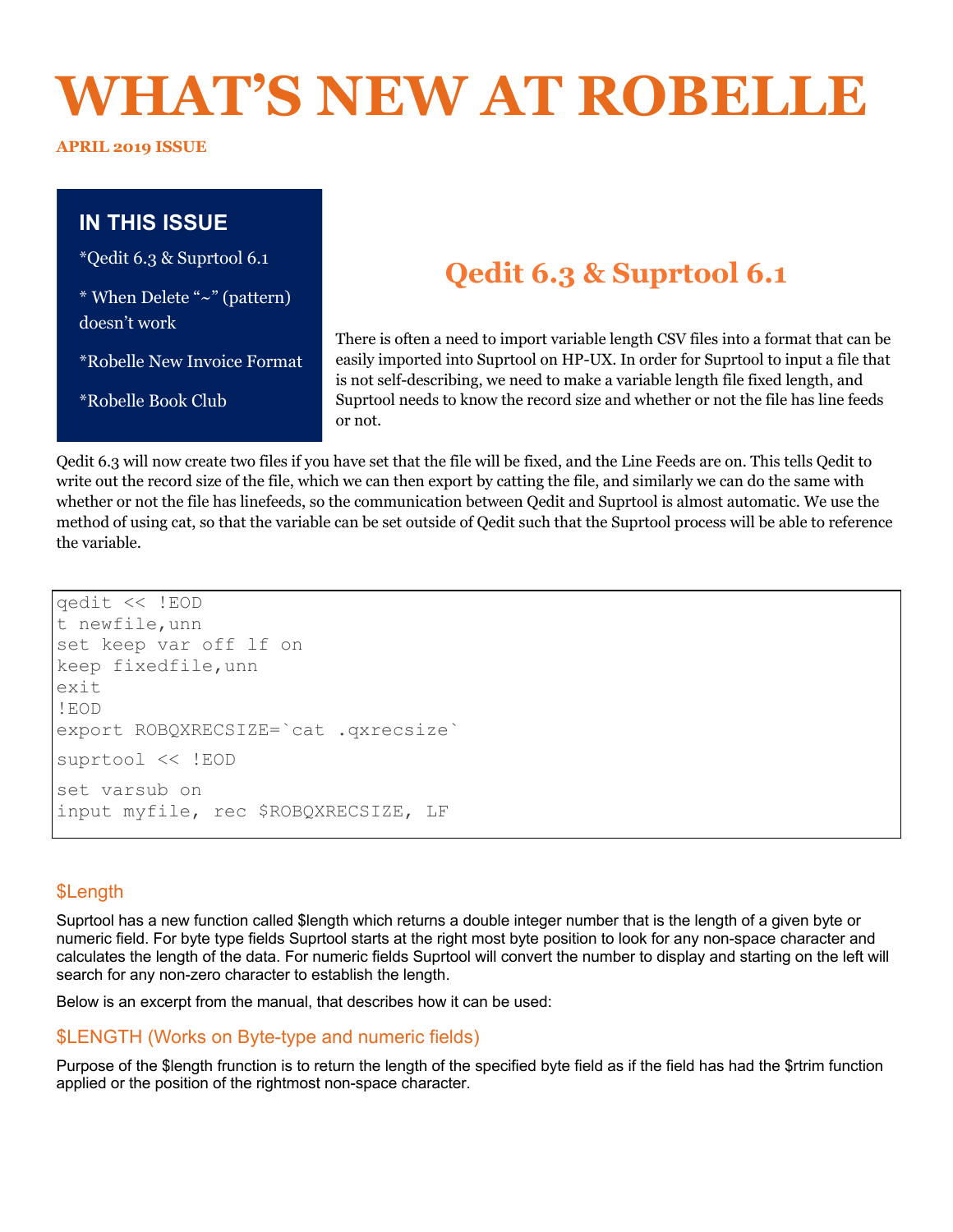#### **If Usage:**

if \$length(NAME) >= 15

#### **Extract Usage:**

```
Define LenField,1,4,double
extract LenField=$length(byte-field)
```
#### \$ROBELLE variable

The \$ROBELLE variable on HP-UX and Open platforms has been expanded to 55 characters for the \$ROBELLE directory name when you are installing outside of /opt/robelle. You use the \$robelle variable to tell suprtool and all of the programs that come with suprtool where to find where it is installed.

## Set EditSignNeutral

The \$edit function converts data from numeric to byte and applies an edit mask to format the data. Neutral data is not considered to be signed so if you have neutral data, a positive sign will not be applied to the edit mask. With Set EditSignNeutral turned on, Suprtool will consider the Neutral data to be positive and therefore print out the "+" or "DR", depending on the edit-mask used.

Set EditSignNeutral On

## **When Delete "~" (pattern) doesn't work**

The interesting thing about doing technical support for Robelle products for the past two decades is that you notice patterns. Sometimes when one person asks a question, you realize that there are others but when you get the same question, three times in a week, perhaps one should write an article about it.

The following command is a quick succinct way to delete blank lines in Qedit:

Delete "~"(pattern)

This is documented in the manual and is one of our most useful tips and simply stated tells Qedit to delete any and all blank lines, and just to clarify a blank line means any line with a space or number of spaces.

Sometimes however, a so-called blank line doesn't get deleted leaving some customers rightly perplexed.

The main reason behind this is that the line is hidden characters and typically a line may have something like a CR, in it. Let's say you have a file texted in and you expect that Line 3 should be deleted with the delete "~" (pattern) command.

```
qux/List $h 3
 3 
 0000: 0D20
qux/L3
   3 
qux/
```
You see that in hex, you have a character that is 0D, which if you go to a handy dandy ascii conversion table like one on my personal website at:

#### http://www.teamnaconsulting.com/ascii.php

You can see that hex D or od is decimal 13, so you can convert the CR's to blanks with the following:

| Set dec on                                      |  |  |
|-------------------------------------------------|--|--|
| $\mathcal{U}$ $\mathcal{U}$<br>$ch$ $13$<br>. . |  |  |